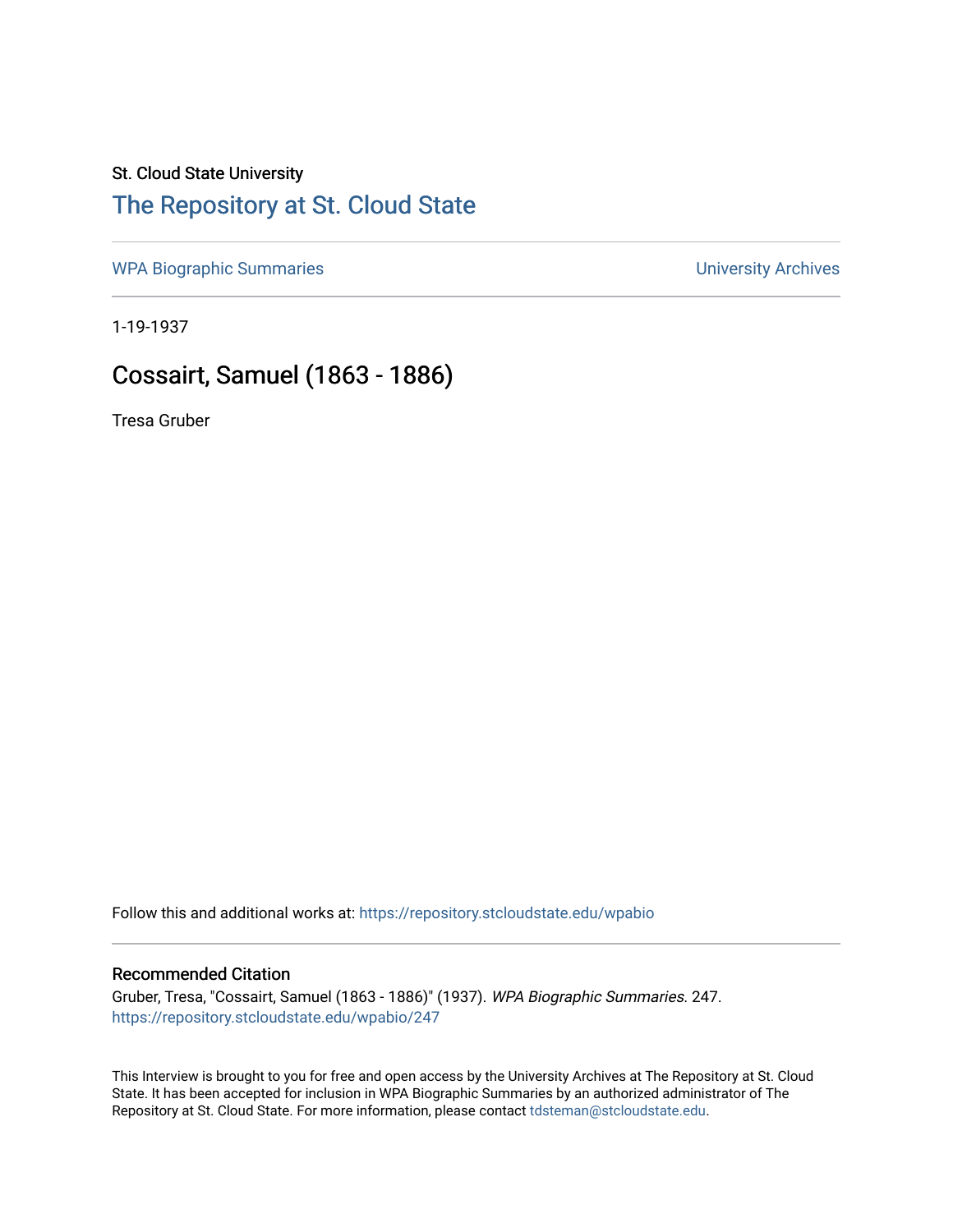#### COSSAIRT, SAMUEL

 $x = x - x + 1$ 

File No.  $B-259$ 

 $\mathcal{A}_{\mathcal{F},\mathcal{M}}^{\text{out}}$  on Eq.

Among the late arrivals was Samuel Cossairt, who bought the John Farwell farm in 1863. He was born in Illinois, in 1815. His family consisted of Henry, Mary, Sarah, Jane, Eliza, Jerry, William and Frank. He operated his farm until his death in 1886. His son John was born in Vermillion county, in 1840, and arrived in Maine Prairie in 1861. In 1866, he moved to Paynesville, but returned to the town again in 1887, where he still resides.

> Copied from: History of Maine Prairie Page 33<br>Date Copied: January 19, 1937 Copied by: Tresa Gruber